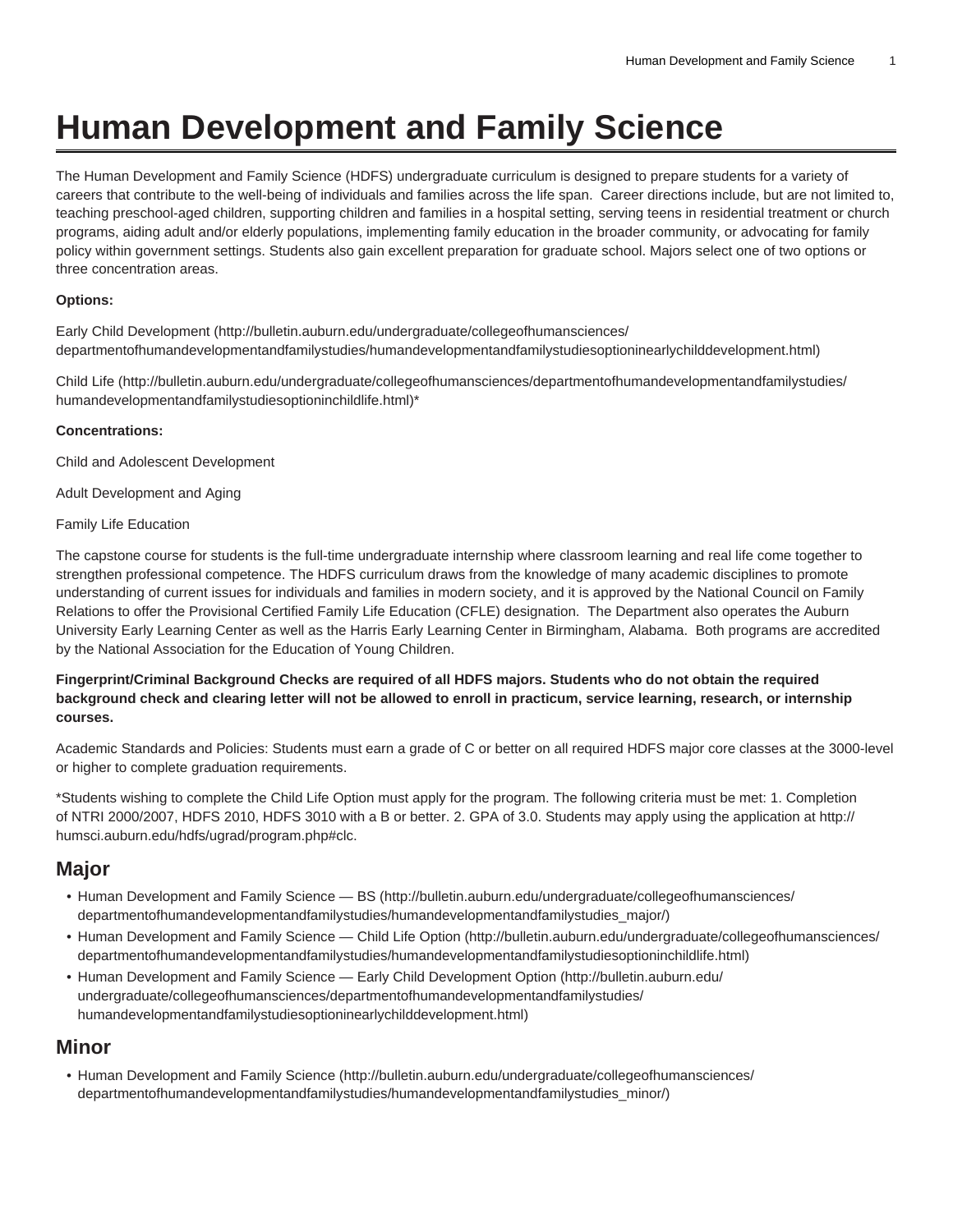## **Courses**

**HDFS 1800 INTRODUCTION TO HDFS (1)** SEM. An introduction to the profession of Human Development and Family Science that prepares students for success in the major and in their future career.

**HDFS 2000 MARRIAGE AND FAMILY IN A GLOBAL CONTEXT (3)** LEC. 3. Examination of marriage and family systems, including their interface with the broader socio-cultural context. Fall, Spring.

**HDFS 2010 LIFESPAN HUMAN DEVELOPMENT IN FAMILY CONTEXT (3)** LEC. 3. Human development within the context of the family and across the family life cycle with a focus on significant life transitions. Fall, Spring. Credit will not be given for both HDFS 2010 and HDFS 2013.

**HDFS 2020 RESEARCH METHODS FOR DEVELOPMENTAL AND FAMILY SCIENCE (3)** LEC. 3. The focus of this course is on the methods used to conduct research in human developmental and family sciences.

**HDFS 2030 PROFESSIONAL DEVELOPMENT AND ETHICS (3)** LEC. 3. Appraisal of career potential, formulation of a professional code of ethics, and exploration of career options. Fall, Spring.

**HDFS 2040 ANALYTICS FOR THE SOCIAL AND BEHAVIORAL SCIENCES (3)** LEC. 3. Pr. (MATH 1100 or MATH 1120 or MATH 1123 or MATH 1130 or MATH 1133 or MATH 1150 or MATH 1153 or MATH 1610 or MATH 1613 or MATH 1617). Introduction to basic data analysis (by Excel) used in social and behavioral science research, including descriptive and inferential techniques and elements of research design.

**HDFS 2050 ISSUES AND TRENDS IN EARLY CHILD DEVELOPMENT (3)** LEC. 3. This course will examine the history of the field of early care and education, specifically in regard to young children. Theorists such as Montessori, Dewey, Piaget and Vygotsky will be discussed. Modern approaches such as Reggio Emilia, High Scope, Forest Schools and Open Schools will be examined. Students will learn about laws pertaining to young children as well as avenues for advocacy. Emphasis will be placed on the importance of building family and community relationships as well as becoming a professional in the early childhood field.

**HDFS 3010 CHILD DEVELOPMENT IN THE FAMILY (3)** LEC. 3. Pr. 2.25 GPA. Social, emotional, physical and intellectual development in early and middle childhood with a special focus on family relationships. Fall, Spring. Credit can not be given for both HDFS 3010 and HDFS 3013.

**HDFS 3030 ADOLESCENT DEVELOPMENT IN THE FAMILY (3)** LEC. 3. Pr. 2.25 GPA. HDFS 2010 or HDFS 2013. 2.25 GPA. Analysis of adolescent development with emphasis on family context and developmental outcomes employing an ecological framework.

**HDFS 3040 HUMAN SEXUALITY OVER THE FAMILY LIFE CYCLE (3)** LEC. 3. Pr. (HDFS 2000 or HDFS 2003) or (SOCY 1000 or SOCY 1007) or (PSYC 2010 or PSYC 2013 or PSYC 2017). Human sexuality from a life-cycle perspective, emphasizing developmental, familial and societal factors.

**HDFS 3050 ADULT DEVELOPMENT AND AGING (3)** LEC. 3. Exploration of the transformations in physical, cognitive, psychological and social functioning beginning in young adulthood and continuing through old age.

**HDFS 3060 PATTERNS OF FAMILY INTERACTION (3)** LEC. 3. Pr. 2.25 GPA. HDFS 2000 or HDFS 2003. Examination of family process and interaction, emphasizing major conceptual frameworks of family development. Fall, Spring.

**HDFS 3080 DEVELOPMENT OF INTERPERSONAL RELATIONSHIPS (3)** LEC. 3. Pr. 2.25 GPA. HDFS 2000 or HDFS 2003. Examination of the competencies necessary for development of successful interpersonal relationships. Fall, Spring.

**HDFS 3110 INFANT AND TODDLER DEVELOPMENT (3)** LEC. 3. Pr. P/C HDFS 2010 or P/C HDFS 2013. Infant and toddler development from pre-birth through 36 months, with a focus on theory, research, and practice.

**HDFS 3460 EFFECTIVE GUIDANCE AND INTERACTION WITH YOUNG CHILDREN (3)** LEC. 3. Pr. P/C HDFS 3010. Coreq. HDFS 3461. Child development and teacher child relationship knowledge applied to interactions with young children. Fall, Spring.

**HDFS 3461 EFFECTIVE GUIDANCE AND INTERACTION WITH YOUNG CHILDREN LAB (1)** LAB. 3. Pr. P/C HDFS 3010. Coreq. HDFS 3460. Laboratory Class for HDFS 3460

**HDFS 3470 LEARNING EXPERIENCES FOR YOUNG CHILDREN (3)** LEC. 3, FLD/LEC. 1. Pr. HDFS 3460. Coreq. HDFS 3471. Child development knowledge applied to preschool curriculum planning.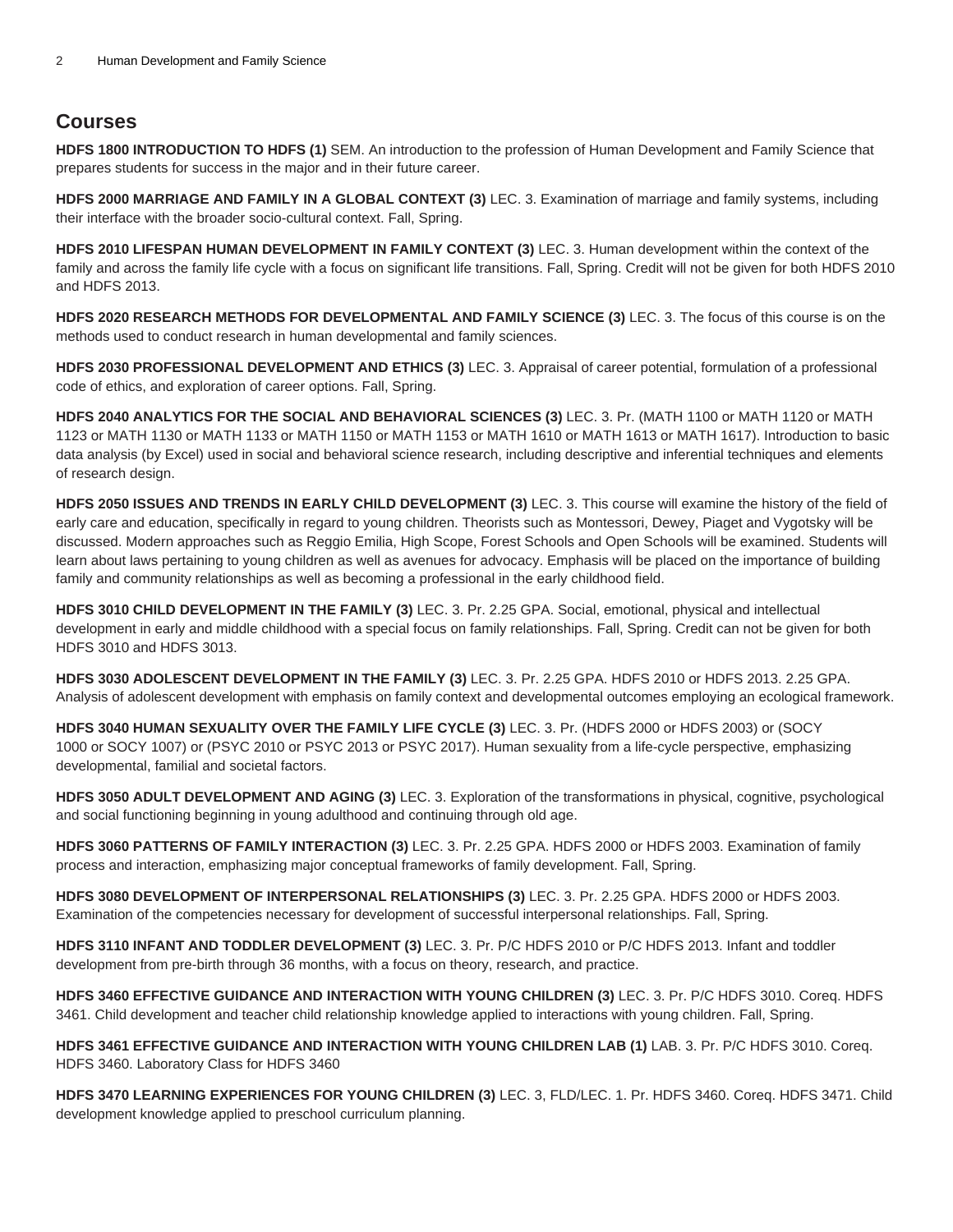**HDFS 3471 LEARNING EXPERIENCES FOR YOUNG CHILDREN LAB (1)** LAB. 3. Pr. HDFS 3010 and HDFS 3460 and HDFS 3461. Coreq. HDFS 3470. Laboratory Class for HDFS 3470

**HDFS 3910 PRACTICUM (1-6)** PRA. SU. Pr., Departmental approval. Directed experience in a professional setting. A) Human Development; B) Family Studies; C) Marriage and Family Therapy. Course may be repeated for a maximum of 6 credit hours.

**HDFS 3930 SERVICE LEARNING IN HUMAN DEVELOPMENT AND FAMILY SCIENCE (1-6)** AAB/LEC. Application of HDFSrelevant knowledge to real-life situations through active participation in a directed community service experience. A.) Auburn University Early Learning Center; B.) Harris Early Learning Center of Birmingham; C.) Other Community Placements. Course may be repeated for a maximum of 6 credit hours.

**HDFS 3940 CHILD LIFE PRACTICUM (3)** PRA. Pr. P/C HDFS 4500. Directed experience in a healthcare setting under the supervision of a certified child life specialist. Application and Interview process required. Departmental approval required.

**HDFS 3980 UNDERGRADUATE RESEARCH AND STUDY (1-5)** AAB/LEC. SU. Directed research under faculty supervision. Course may be repeated for a maximum of 5 credit hours.

**HDFS 4380 STUDY AND TRAVEL IN HUMAN DEVELOPMENT AND FAMILY SCIENCE (2-12)** AAB/FLD. Pr. (CAHS 2000 or CADS 2000 or CADS 2003 or CADS 2007) and (HDFS 2000 or HDFS 2003) and (NTRI 2000 or NTRI 2003 or NTRI 2007 or NUFS 2000 or NUFS 2003 or NUFS 2007). Departmental approval. Provide students with opportunities to reach beyond the classroom to study topics relevant to human development and family science abroad. Course may be repeated for a maximum of 12 credit hours.

**HDFS 4470 ADVANCED LEARNING EXPERIENCES FOR YOUNG CHILDREN (3)** LEC. 3, FLD/LEC. 1. Pr. HDFS 3010 and HDFS 3460 and HDFS 3470 and HDFS 3461 and HDFS 3471. Coreq. HDFS 4471. This course applies child development knowledge to advanced curriculum planning, family engagement and child assessment.

**HDFS 4471 ADVANCED LEARNING EXPERIENCES FOR YOUNG CHILDREN LAB (1)** LAB. 4. Pr. HDFS 3010 and HDFS 3460 and HDFS 3470 and HDFS 3461 and HDFS 3471. Coreq. HDFS 4470. Laboratory course for HDFS 4470

**HDFS 4500 HOSPITALIZED CHILDREN AND THEIR FAMILIES (3)** LEC. 3. Pr. HDFS 3010 or HDFS 3013. Junior standing.. Junior standing in HDFS major or a major in a related field. Theories and research about children and their families in hospital settings. Credit will not be given for both HDFS 4500 and HDFS 4503.

**HDFS 4510 THERAPEUTIC PLAY (3)** LEC. 3. Pr. HDFS 3010 or HDFS 3013. Theories and research on play, play's use in many contexts, and the many therapeutic qualities of play will be discussed. May count either HDFS 4510 or HDFS 4513.

**HDFS 4520 DYING, DEATH AND BEREAVEMENT (3)** LEC. 3. Exploration of end of life issues from individual, relational and cultural perspectives.

**HDFS 4660 RESOURCE MANAGEMENT FOR INDIVIDUALS, COUPLES, AND FAMILIES (3)** LEC. 3. An understanding of the decisions individuals and families make about developing and allocating resources.

**HDFS 4670 PARENT EDUCATION (3)** LEC. 3. Pr. HDFS 3010 or HDFS 3013 or HDFS 3030 or HDFS 3050 or HDFS 3053. Principles of working with parents on individual and group bases. Must be in junior standing.

**HDFS 4680 FAMILY IN CROSS-CULTURAL PERSPECTIVE (3)** LEC. 3. Pr. 2.25 GPA. HDFS 2000 or HDFS 2003. Examination of family function and diversity in cultures and family systems around the world.

**HDFS 4700 GENDER ROLES AND CLOSE RELATIONSHIPS (3)** LEC. 3. Pr. HDFS 2000 or SOCY 1000 or SOCY 1007 or PSYC 2010 or PSYC 2013 or PSYC 2017 or COUN 2000. Analysis of changing roles and their effects on romantic, marital, and parent-child relationships.

**HDFS 4910 THE HDFS EPORTFOLIO (1)** SEM. 1. Pr. HDFS 1800 and (HDFS 2030 or HDFS 2033). In-depth examination and advanced design of the professional, outward-facing ePortfolio.

**HDFS 4920 INTERNSHIP IN HUMAN DEVELOPMENT AND FAMILY SCIENCE (12)** INT. Pr. HDFS 4910. HDFS major with current background check, all required coursework for the major complete, a grade of C or better in all HDFS major core classes at the 3000 level or higher, and an overall minimum GPA of 2.25. Internship applications must be submitted 2 semesters in advance. A computer and internet access is required.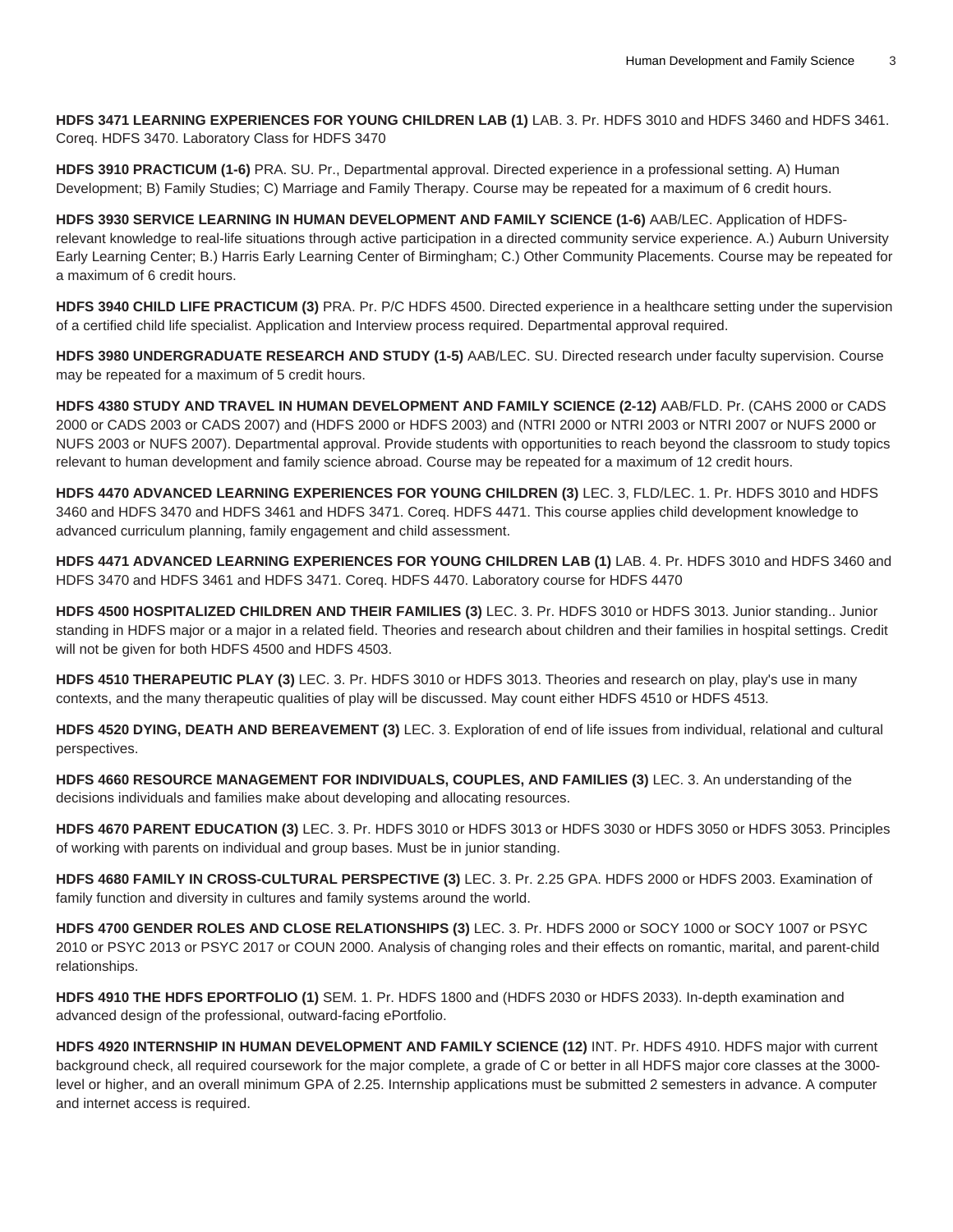**HDFS 4930 INTERNSHIP IN CHILD LIFE (12)** INT. Pr. HDFS 4910. Departmental approval. HDFS major with current background check, all required coursework for the major complete, a grade of C or better in all child life option core classes at the 3000-level or higher, and an overall minimum GPA of 3.0. Students who enroll in this course must complete their internship under the supervision of a certified child life specialist. Internship applications must be submitted 2 semesters in advance. A computer and internet access are required.

**HDFS 4940 INTERNSHIP IN EARLY CHILD DEVELOPMENT TOWARD CERTIFICATION (12)** INT. Departmental approval. Intensive capstone teaching experience of at least 450 hours. HDFS major with all required coursework for the major complete, a grade of C or better in all Early Child Development option core classes at the 3000-level or higher, ALSDE background check, and an overall minimum GPA of 2.75. Students who enroll in this course will complete requirements for Ed TPA. Internship applications must be submitted 2 semesters in advance. A computer and internet access are required.

**HDFS 4950 ADVANCED SEMINAR (3)** LEC. 3. Pr., Departmental approval. Topical seminar in HDFS. A) Advanced Research B) Child Development; C) Family Studies; D) Marriage and Family Therapy. Course may be repeated for a maximum of 9 credit hours.

**HDFS 4960 SPECIAL PROBLEMS IN HUMAN DEVELOPMENT AND FAMILY SCIENCE (1-3)** IND. SU. Supervised readings in one or more topical areas. Course may be repeated for a maximum of 3 credit hours.

**HDFS 4980 ADVANCED UNDERGRADUATE RESEARCH IN HUMAN DEVELOPMENT AND FAMILY STUDIES (1-5)** IND. Pr., Departmental approval, Junior standing. Conduct research under the direction of a human development and family studies faculty member on a topic of mutual interest. Course may be repeated for a maximum of 5 credit hours.

**HDFS 4997 HONORS THESIS (2-6)** IND. SU. Pr. Honors College. Research in specialized topics. Course may be repeated for a maximum of 6 credit hours.

**HDFS 5200 APPLIED RESEARCH AND EVALUATION METHODS (3)** LEC. 3. Junior standing.. Junior standing. Application of research to the development and evaluation of programming for children and families.

**HDFS 5300 HDFS AND SOCIAL POLICY (3)** LEC. 3. Junior standing.. Junior standing. Examination and critique of social policies from a family perspective.

**HDFS 5400 PROGRAM DESIGN FOR COMMUNITIES, SCHOOLS, AND FAMILIES (3)** SEM. 3. Program design for schools, communities, and families is a course designed to help students learn about program design approaches used to improve the lives of people. Students will learn the basics of the program planning process, the complexity of assessing need, evaluation, and program implementation to targeted populations of people.

**HDFS 5930 SOCIETY AND HEALTH (3)** LEC. 3. This course provides an overview of population-level theories of health and introduces students to concepts in society and health, with a focus on major themes related to social determinants of health and health inequities. May count either HDFS 5930 or HUSC 5930.

**HDFS 5950 SEMINAR ON HEALTH ECOLOGY AND EQUITY (3)** SEM. 3. This is a seminar course that features distinguished lecturers. This course provides knowledge on special topics in health ecology and equity, delving into specific research programs.

**HDFS 5970 SPECIAL TOPICS IN HUMAN DEVELOPMENT AND FAMILY SCIENCE (3)** LEC. 3. Pr., Junior standing. Study of topics of special interest beyond the current departmental offerings. Course may be repeated for a maximum of 9 credit hours.

**HDFS 6200 APPLIED RESEARCH AND EVALUATION METHODS (3)** LEC. 3. Graduate standing. Application of research to the development and evaluation of programming for children and families.

**HDFS 6300 HDFS AND SOCIAL POLICY (3)** LEC. 3. Graduate standing. Examination and critique of social from a family perspective.

**HDFS 6400 PROGRAM DESIGN FOR COMMUNITIES, SCHOOLS, AND FAMILIES (3)** SEM. 3. Program design for communities, schools, and families is a course designed to teach the basics of the program planning process, the complexity of assessing need, program evaluation, and program delivery to targeted populations of people.

**HDFS 6930 SOCIETY AND HEALTH (3)** LEC. 3. This course provide an overview of population-level theories of health and introduces students to concepts in society and health, with a focus on major themes related to social determinants of health and health inequities. May count either HDFS 6930 or HUSC 6930.

**HDFS 6950 SEMINAR ON HEALTH ECOLOGY AND EQUITY (3)** LEC. 3. This is a seminar course that features distinguished lecturers. This course provides knowledge on special topics in health ecology and equity, delving into specific research programs.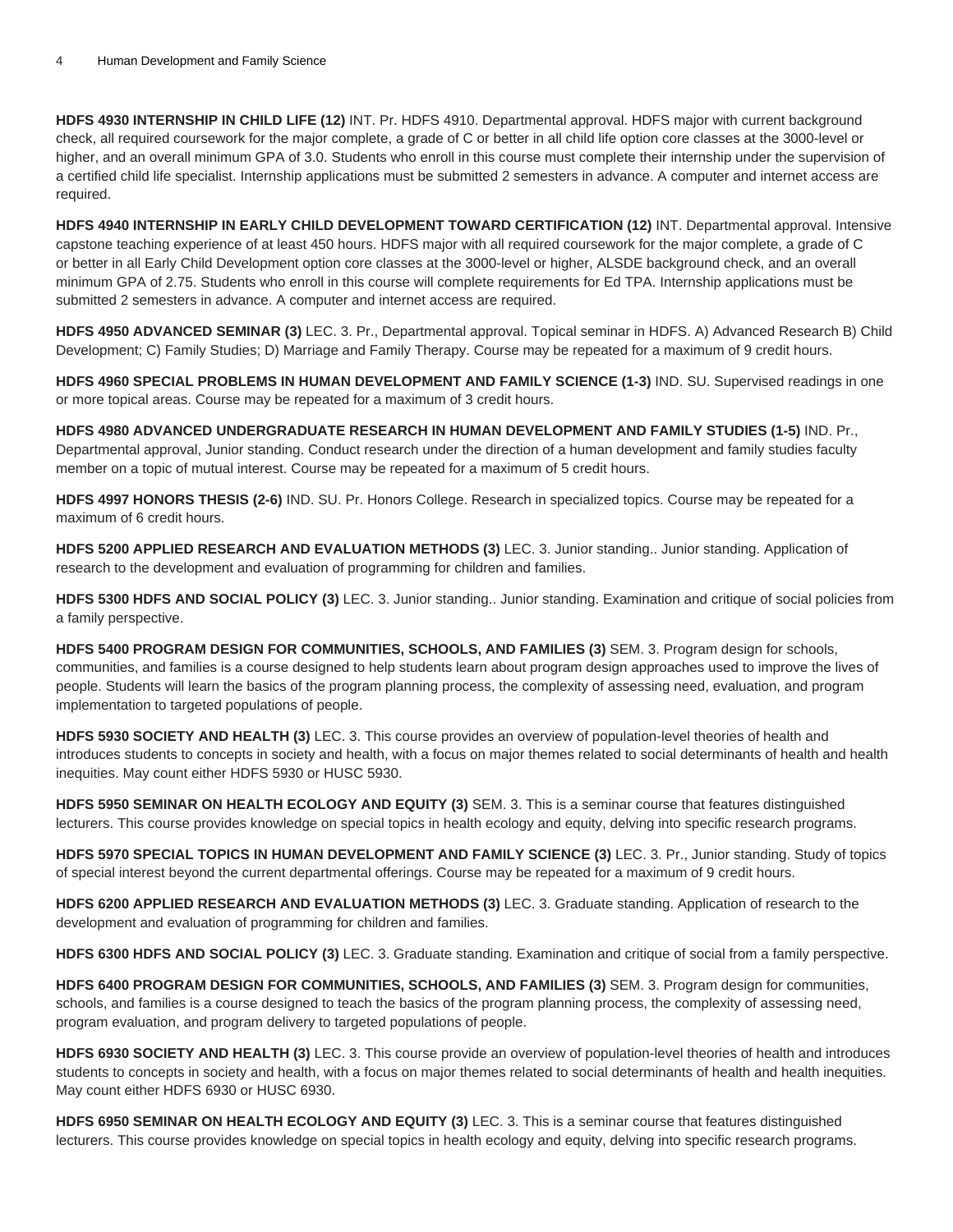**HDFS 6970 SPECIAL TOPICS IN HUMAN DEVELOPMENT AND FAMILY SCIENCE (3)** LEC. 3. Pr., Graduate standing. Study of topics of special interest beyond the current departmental offerings. Course may be repeated for a maximum of 9 credit hours.

**HDFS 7010 CHILD AND ADOLESCENT DEVELOPMENT IN CONTEXT (3)** LEC. 3. Survey and critical examination of research on development from birth through adolescence.

**HDFS 7020 ADULT DEVELOPMENT IN CONTEXT (3)** LEC. 3. Survey and critical evaluation of research on development in the adult and aging periods of the life cycle.

**HDFS 7030 LIFESPAN DEVELOPMENT IN CONTEXT (3)** LEC. 3. Survey and critical examination of research on human development from infancy through adulthood.

**HDFS 7040 FAMILY PROCESSES (3)** LEC. 3. An orientation to family theories and their role in contemporary studies of family processes.

**HDFS 7050 RESEARCH METHODS FOR HUMAN DEVELOPMENT AND FAMILY SCIENCE (3)** LEC. 3. Pr., Departmental approval. Survey of principles and methods for studying individuals, dyadic relationships and families.

**HDFS 7060 RESEARCH METHODS FOR HUMAN DEVELOPMENT AND FAMILY SCIENCE II (3)** LEC. 3. Pr. HDFS 7050. Pr., Departmental approval. Survey of principles and advanced methods for studying individuals, dyadic relationships, and families.

**HDFS 7070 RESEARCH LITERACY IN HUMAN DEVELOPMENT AND FAMILY SCIENCE (3)** LEC. 3. Research literacy course informs students' as research consumers to identify, understand, discuss, and evaluate different types of research methods and statistical analyses, to communicate the findings of such research to others, and to use findings of quality research to impact future academic research and professional policy and practice.

**HDFS 7100 PSYCHOSOCIAL CARE OF MEDICALLY AND EMOTIONALLY VULNERABLE CHILDREN (3)** LEC. 3. Departmental approval. Child development theories, the impact of hospitalization on children and families, the impacts of trauma on development and coping, and common child life interventions are explored.

**HDFS 7110 PLAY AND THERAPEUTIC INTERVENTIONS IN CHILD LIFE (3)** LEC. 3. Child development theory, play theory, adaptive play, and therapeutic interventions are explored in the context of helping children cope with stressors such as hospitalization, bereavement, and trauma. Undergraduate degree in child life, child development, human development and family studies, or another related field.

**HDFS 7130 CHILD LIFE PROGRAM DEVELOPMENT AND EVALUATION (3)** LEC. 3. Methods of creating and implementing Child Life programs; documenting and assessing program activities; and supervising child life students and professionals will be discussed. Department Approval.

**HDFS 7140 DEATH, DYING AND BEREAVEMENT FOR CHILD LIFE SPECIALISTS (3)** LEC. 3. LAB. 0. Pr. HDFS 7100. Exploring children's understanding of death, and the child life specialist's role in caring for the bereaved family.

**HDFS 7600 MARRIAGE AND FAMILY THERAPY THEORY I (3)** LEC. 3. Pr., Departmental approval. Overview of theoretical and historical foundations, classic and contemporary therapy models, and integrative frameworks for marriage and family therapy. Fall.

**HDFS 7601 MARRIAGE AND FAMILY THERAPY THEORY LABORATORY I (1)** LAB. 3. Pr., Departmental approval. Basic clinical skills and self-of-the-therapist issues. Fall.

**HDFS 7610 MARRIAGE AND FAMILY THERAPY THEORY II (3)** LEC. 3. Pr., Departmental approval. Current theory and conceptual issues in the practice of marriage and family therapy. Fall.

**HDFS 7620 MARRIAGE AND FAMILY THERAPY CLINICAL ISSUES I: FAMILY SYSTEMS (3)** LEC. 3. Pr., Departmental approval. Advanced study of conceptual models and clinical approaches utilized in treating family systems. Spring.

**HDFS 7621 MARRIAGE AND FAMILY THERAPY LABORATORY II (1)** LAB. 1. Coreq. HDFS 7620. Pr., Departmental approval. Application of clinical models in a supervised setting. Spring.

**HDFS 7630 MARRIAGE AND FAMILY THERAPY CLINICAL ISSUES II: INDIVIDUALS (3)** LEC. 3. Pr., Departmental approval. Assessment and treatment of children, adolescents, adults, and sexuality issues from a systemic perspective. Summer.

**HDFS 7631 MARRIAGE AND FAMILY THERAPY LABORATORY III (1)** LAB. 3. Coreq. HDFS 7630. Departmental approval. Application of clinical skills with families, couples and individuals. Summer.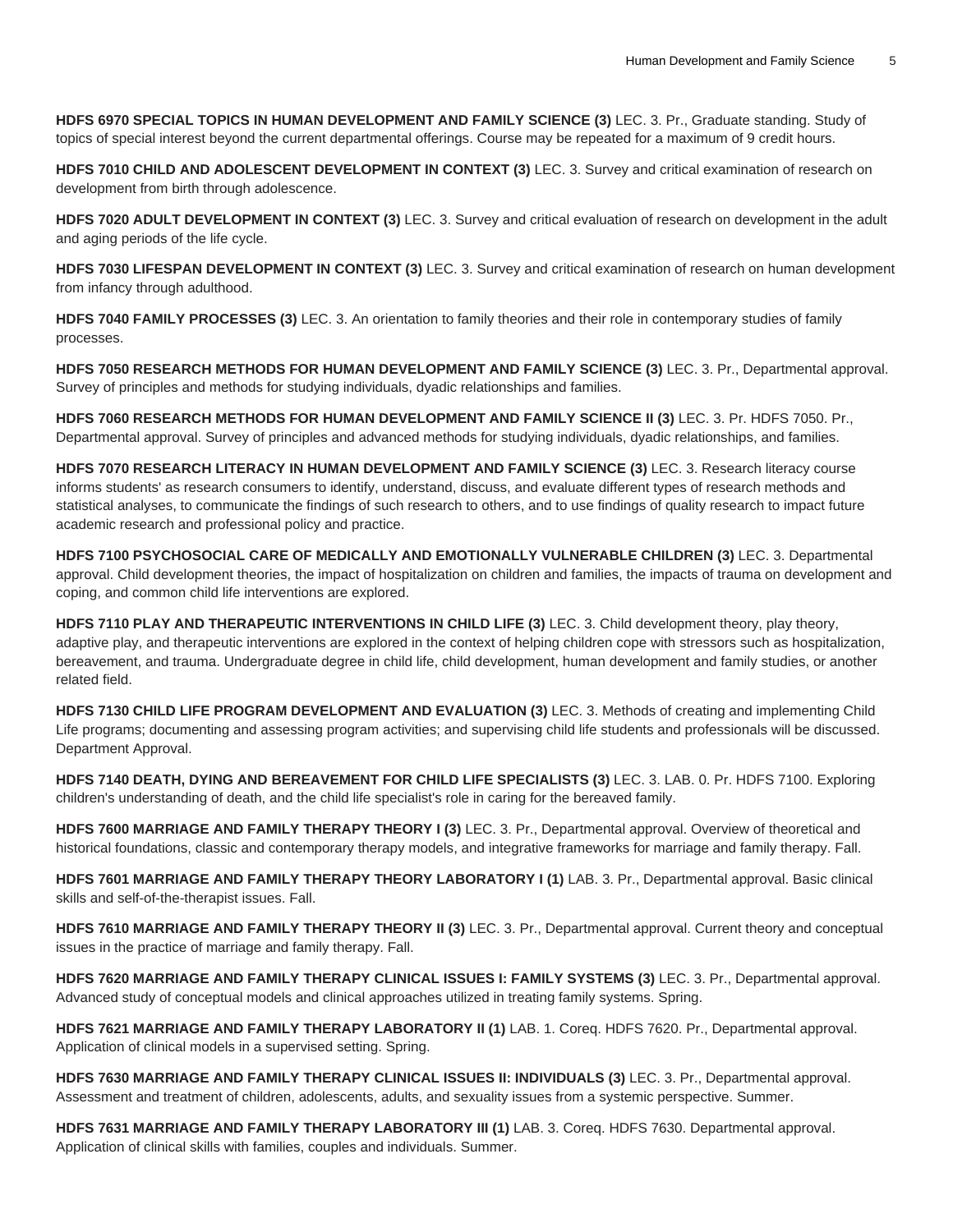**HDFS 7640 MARRIAGE AND FAMILY THERAPY CLINICAL ISSUES III: COUPLES (3)** LEC. 3. Pr., Departmental approval. Conceptual, assessment and clinical approaches utilized in treating couples. Fall.

**HDFS 7650 MARRIAGE AND FAMILY THERAPY PROFESSIONAL ISSUES (3)** LEC. 3. Pr., Departmental approval. Professional, ethical, and legal issues associated with the practice of marriage and family therapy. Summer.

**HDFS 7660 SYSTEMIC IMPACT OF ILLNESS, MEDFT, & PSYCHOPHARMACOLOGY (3)** LEC. 3. Three components related to the practice of marriage and family therapy in healthcare settings: 1.) Systemic Impact and Treatment of Illness, (2) Treatment in Collaborative Health Care teams, and (3) Psychopharmacology.

**HDFS 7670 INDIVIDUAL, COUPLE, AND FAMILY DYNAMICS OF ADDICTION, RECOVERY, AND TREATMENT (3)** LEC. 3. An overview of the scope of the dynamics of addiction treatment and recovery in individuals, couples, and families. This course focuses on both substance use disorders and process addictions and will deal directly with preferred treatments of these issues in individual and systemic therapy.

**HDFS 7680 SYSTEMIC ASSESSMENT, DIAGNOSIS, & TREATMENT OF PSYCHOPATHOLOGY (3)** LEC. 3. This course will examine current research, theory, and clinical best practices for assessing and diagnosing psychopathology in the context of individual, couple, and family therapy.

**HDFS 7850 CHILD LIFE PRACTICUM (1-3)** PR1. 3-9. Pr. P/C HDFS 7100. Supervised clinical experience under the supervision of a Certified Child Life Specialist. Course may be repeated for a maximum of 3 credit hours.

**HDFS 7900 DIRECTED STUDIES (1-3)** AAB/IND. SU. Pr., Departmental approval. A) Child Care and Programs for Young Children; B) Family Relations; C) Human Development; D) Marriage & Family Therapy; E) Parent Education; F) Social Policy. Course may be repeated for a maximum of 9 credit hours.

**HDFS 7910 PRACTICUM (1-9)** AAB/PRA. SU. A) Child Care and Programs for Young Children; B) Family Relations; C) Human Development; D) Marriage and Family Therapy; E) Parent Education; F) Social Policy; G) Teaching. Course may be repeated for a maximum of 9 credit hours.

**HDFS 7920 MARRIAGE AND FAMILY THERAPY INTERNSHIP (3)** INT. Pr., Departmental approval. Clinical practice of marriage and family therapy. Course may be repeated for a maximum of 9 credit hours.

**HDFS 7930 SEMINAR IN HUMAN DEVELOPMENT AND FAMILY SCIENCE (1-3)** SEM. Pr., Departmental approval. A) Infancy/ Childhood; B) Adolescence/Young Adulthood; C) Adulthood/Aging; D) Family as a Microsystem; E) Family and Mesosystem; F) Family in the Macrosystem; G) Child and Family Program Planning and Evaluation. Course may be repeated for a maximum of 16 credit hours.

**HDFS 7940 DIRECTED FIELD EXPERIENCE (1-9)** AAB/FLD. SU. Pr., Departmental approval. A) Child Care and Programs for Young Children; B) Family Relations; C) Human Development; D) Marriage and Family Therapy; E) Parent Education; F) Social Policy. Course may be repeated for a maximum of 9 credit hours.

**HDFS 7950 INTERNSHIP IN CHILD LIFE (12)** INT. 3. Pr. HDFS 7010 and HDFS 7040 and HDFS 7100 and HDFS 6300 and HDFS 7110 and HDFS 8010 and HDFS 7130 and HDFS 7070. Supervised on-the-job experiences, along with rigorous evaluations of student's work.

**HDFS 7970 SPECIAL TOPICS IN HDFS (1-4)** LEC. 1-4. Students will learn about key issues in sleep research, especially with those related to family functioning and social/emotional, behavioral, and physical health. Students will have assigned readings to prepare them for discussions during the lectures. Course may be repeated for a maximum of 18 credit hours.

## **HDFS 7990 RESEARCH AND THESIS (1-10)** AAB/MST.

**HDFS 8010 RELATIONSHIP DEVELOPMENT AND PROCESS IN CHILDHOOD AND ADOLESCENCE (3)** LEC. 3. Theoretical and empirical themes focused on processes and dynamics of relationships in childhood adolescence.

**HDFS 8020 RELATIONSHIP DEVELOPMENT AND PROCESS IN ADULTHOOD (3)** LEC. 3. Theoretical and empirical themes focused on processes and dynamics of relationships in adulthood and aging.

**HDFS 8050 ADVANCED RESEARCH METHODS: COVARIANCE STRUCTURE ANALYSIS (3)** LEC. 3. Pr. HDFS 7060. In-depth examination of research methods, designs, and data analytic strategies commonly used in child and family research.

**HDFS 8060 MULTILEVEL MODELING (3)** LEC. 3. Pr. HDFS 7060. In depth examination of multilevel modeling as an analytic strategy for research in nested data structures.